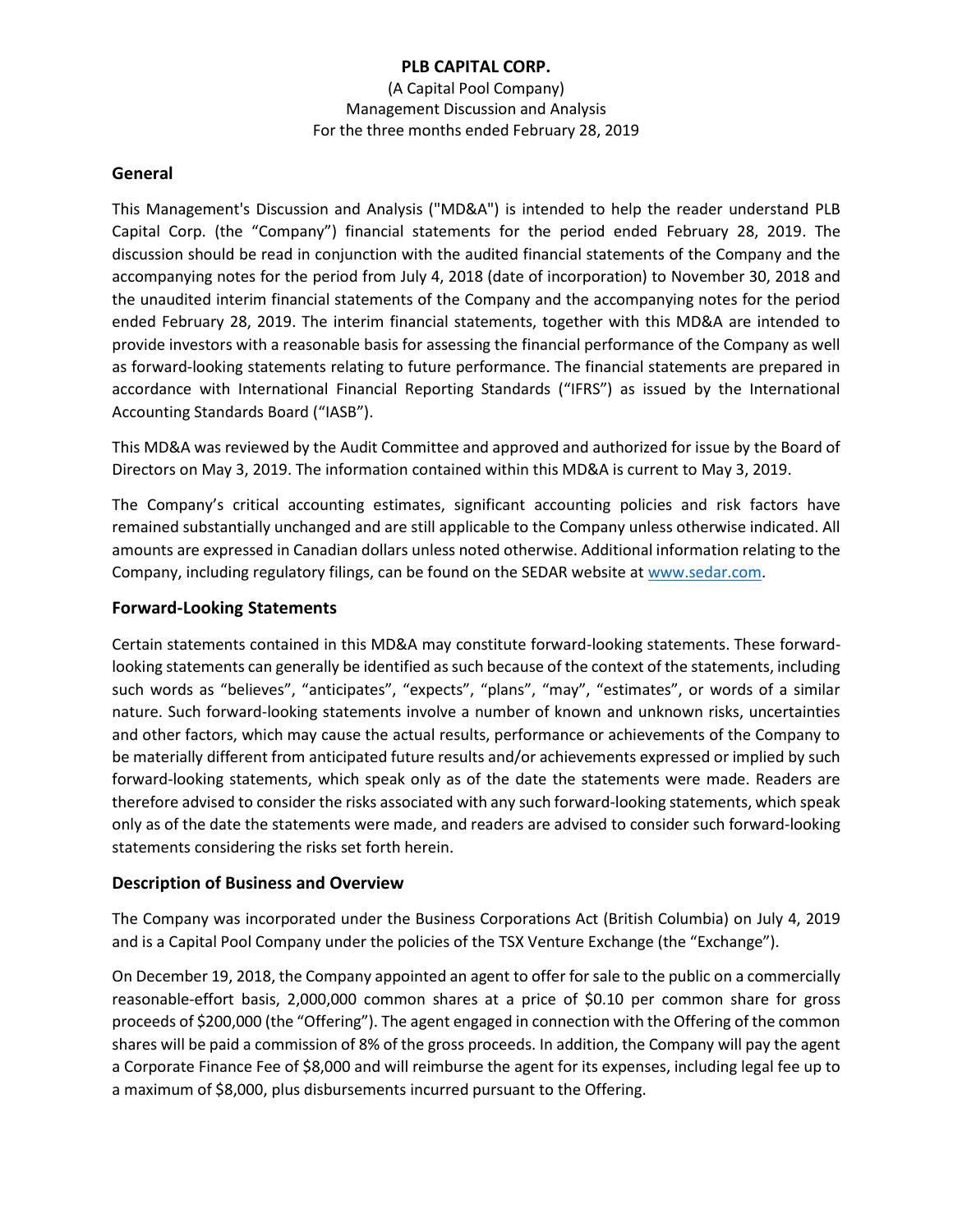### (A Capital Pool Company) Management Discussion and Analysis For the three months ended February 28, 2019

Upon completion of the Offering, the principal business of the Company will be the identification and evaluation of assets or businesses with a view to completing a "Qualifying Transaction" as it is defined in the policies of the Exchange. The Company has commenced the process of identifying potential acquisitions. There is no assurance that the Company will identify and complete a Qualifying Transaction within the time period described by the policies of the Exchange. Moreover, even if a potential Qualifying Transaction is identified by the Company, it may not meet the requirements of the Exchange.

On March 14, 2019, the Company closed the Offering. As a result of this issuance, the Company has 4,000,000 shares issued and outstanding, of which 2,000,000 shares have been placed in escrow. The Company is listed on the Exchange under the trading symbol "PLB.P".

The head office, principal and registered address and records office of the Company are located at Suite 2080, 777 Hornby Street, Vancouver, British Columbia V5Z 1S4.

To date, the Company has not generated revenues. Continued operations of the of the Company are dependent on the receipt of related party debt or equity financing on terms which are acceptable to the Company.

# **SUMMARY OF FINANCIAL RESULTS**

|                          |                    |        |                   | For the period from   |
|--------------------------|--------------------|--------|-------------------|-----------------------|
|                          |                    |        |                   | July 4, 2018 (date of |
|                          | Three months ended |        | incorporation) to |                       |
|                          | February 28, 2019  |        | November 30, 2018 |                       |
| <b>Total Revenue</b>     |                    | Nil    |                   | Nil                   |
| Loss for the Period      |                    | 18,425 |                   | 18,314                |
| <b>Total Assets</b>      |                    | 71,611 |                   | 81,686                |
| <b>Total Liabilities</b> |                    | 8,350  |                   | Nil                   |

# **Operating Results, Financial Condition and Liquidity**

#### **Financial Condition**

At February 28, 2019, the Company had current assets of \$71,611 (November 30, 2018 - \$81,686). Current liabilities were \$8,350 (November 30, 2018 - \$Nil).

# **Operating Results**

The Company has not generated revenue for the three months ended February 28, 2019 and expenses incurred include legal fees of \$10,055, audit and accounting fees of \$7,560, office and administration fees of \$790, and interest and bank charges of \$20.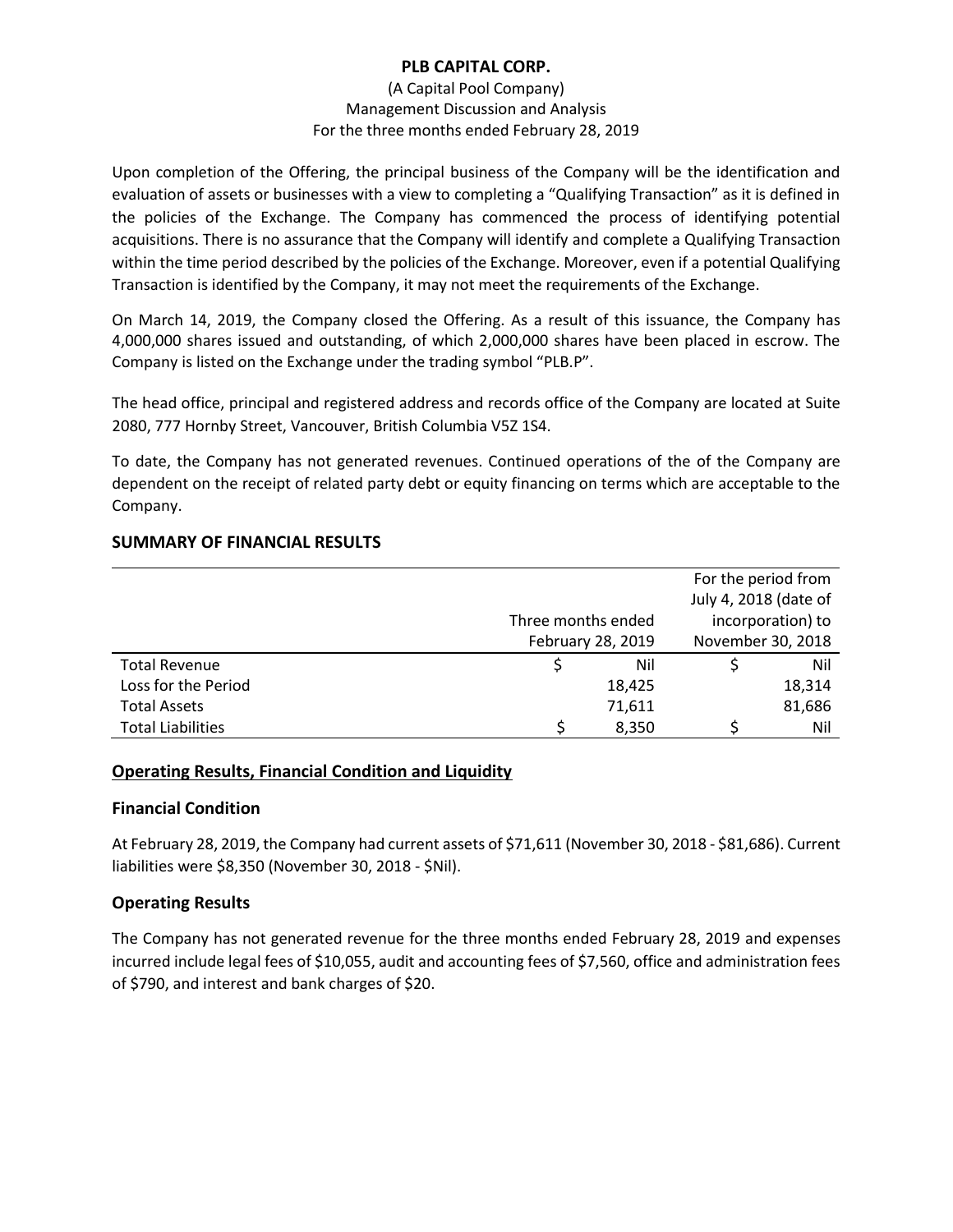### (A Capital Pool Company) Management Discussion and Analysis For the three months ended February 28, 2019

|                          |                   |                   | For the period from   |
|--------------------------|-------------------|-------------------|-----------------------|
|                          |                   |                   | July 4, 2018 (date of |
|                          | Quarter ended     | Quarter ended     | incorporation) to     |
|                          | February 28, 2019 | November 30, 2018 | August 31, 2018       |
|                          |                   |                   |                       |
| <b>Total Revenue</b>     | Nil               | Nil               | Nil                   |
| Net Loss                 | 18,425            | 17,429            | 885                   |
| Loss per Share           | 0.09              | 0.09              | 0.00                  |
| <b>Total Assets</b>      | 71,611            | 81,686            | 99,115                |
| <b>Total Liabilities</b> | 8,350             | Nil               | Nil                   |

### **Selected Quarterly Information**

# **Capital Resource and Liquidity**

At February 28, 2019, cash was \$61,611 (November 30, 2018 - \$70,169). The Company has been reliant on financial assistance from equity financing. As of the date of this MD&A, the Company has no outstanding commitments. The Company has not pledged any of its assets as security for loans, or otherwise and is not subject to any debt covenants. The Company has \$8,350 in short term liabilities. Management has evaluated that the Company will be required to raise additional equity capital or other borrowings to be able to pay its liabilities and finance operating costs. The ability to raise sufficient funding cannot be determined at this time which creates a material uncertainty that casts doubt about the Company's ability to continue as a going concern.

# **Outstanding Share Data**

As at February 28, 2019, and at MD&A date, 2,000,000 common shares were issued and outstanding.

# **Related Party Transactions**

During the three months ended February 28, 2019, the related party transactions amounted to \$Nil.

#### **Off-Balance Sheet Arrangements**

The Company has no off-balance sheet arrangements.

#### **Critical Accounting Policies and Estimates**

The preparation of the Company's financial statements in conformity with IFRS requires management to make judgments, estimates and assumptions that affect the reported amounts of assets, liabilities and contingent liabilities at the date of the financial statements and reported amounts of expenses during the reporting period. Note 2 to the financial statements discusses these critical accounting policies.

Estimates and assumptions are continuously evaluated and are based on management's experience and other factors, including expectations of future events that are believed to be reasonable under the circumstances. However, actual outcomes can differ from these estimates.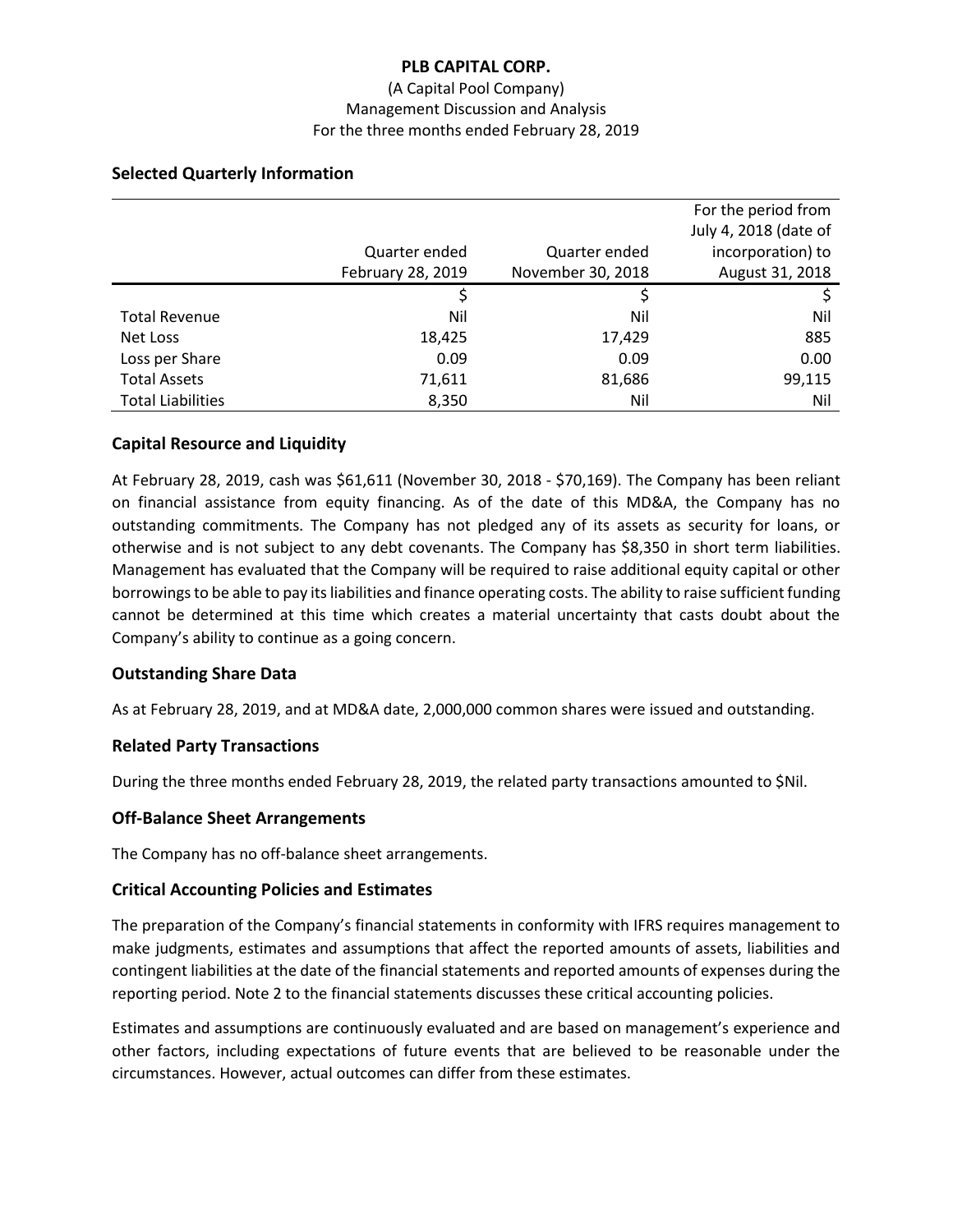(A Capital Pool Company) Management Discussion and Analysis For the three months ended February 28, 2019

### **Financial Instruments**

#### *Financial assets*

Financial assets are classified into one of the following categories based on the purpose for which the asset was acquired. All transactions related to financial instruments are recorded on a trade date basis. The Company's accounting policy for each category is as follows:

### *Fair value through profit or loss ("FVTPL")*

Financial assets are classified as FVTPL when the financial asset is held-for-trading or is designated as FVTPL. A financial asset is classified as FVTPL when it has been acquired principally for the purpose of selling in the near future, it is a part of an identified portfolio of financial instruments that the Company manages and has an actual pattern of short-term profit taking or if it is a derivative that is not designated and effective as a hedging instrument. Upon initial recognition, attributable transaction costs are recognized in profit or loss when incurred. Financial instruments at FVTPL are measured at fair value, and changes therein are recognized in profit or loss.

### *Loans and receivables*

These assets are non-derivative financial assets resulting from the delivery of cash or other assets by a lender to a borrower in return for a promise to repay on a specified date or dates, or on demand. They are initially recognized at fair value less transaction costs that are directly attributable to their acquisition or issue and subsequently carried at amortized cost, using the effective interest rate method, less any impairment losses. Amortized cost is calculated taking into account any discount or premium on acquisition and includes fees that are an integral part of the effective interest rate and transaction costs. Gains and losses are recognized in profit or loss when the loans and receivables are derecognized or impaired, as well as through the amortization process. The Company has no assets included in this category.

#### *Available-for-sale*

Non-derivative financial assets that do not meet the definition of loans and receivables are classified as available-for-sale and comprise principally the Company's strategic investments in entities not qualifying as subsidiaries or associates. Available-for-sale investments are carried at fair value with changes in fair value recognized in other comprehensive loss/income. Where there is a significant or prolonged decline in the fair value of an available-for-sale financial asset (which constitutes objective evidence of impairment), the full amount of the impairment, including any amount previously recognized in other comprehensive loss/income, is recognized in profit or loss. If there is no quoted market price in an active market and fair value cannot be readily determined, available-for-sale investments are carried at cost.

On sale or impairment, the cumulative amount recognized in other comprehensive loss/income is reclassified from accumulated other comprehensive loss/income to profit or loss. The Company has no assets included in this category.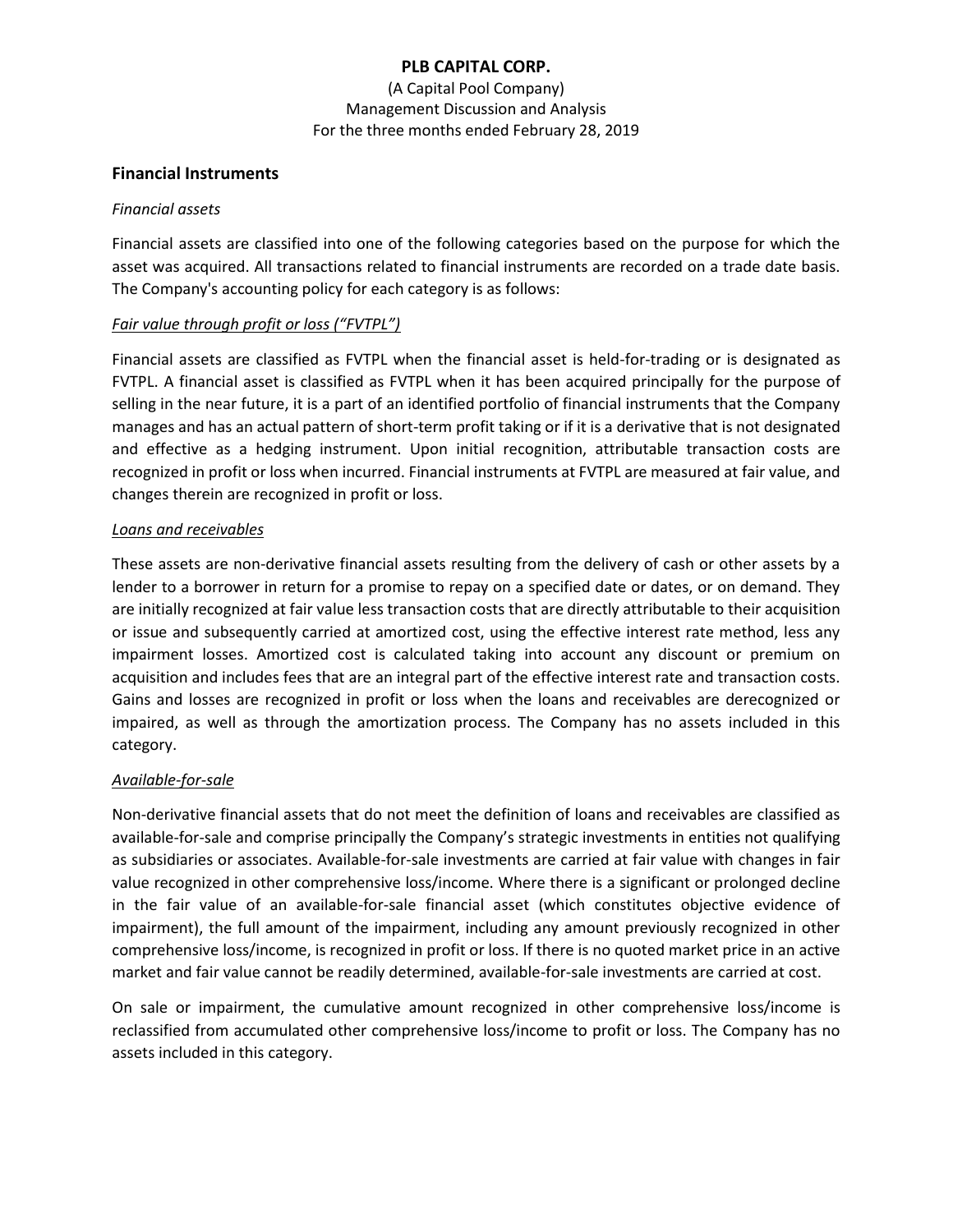(A Capital Pool Company) Management Discussion and Analysis For the three months ended February 28, 2019

#### *Held-to-maturity*

Non-derivative financial assets with fixed or determinable payments and fixed maturities that the Company has the positive intention and ability to hold to maturity are classified as held-to-maturity. Financial assets classified as held-to-maturity are measured at amortized cost using the effective interest method.

At each reporting date the Company assesses whether there is any objective evidence that a financial asset or a group of financial assets is impaired. A financial asset or group of financial assets is deemed to be impaired if, and only if, there is objective evidence of impairment as a result of one or more events that has occurred after the initial recognition of the asset and that event has an impact on the estimated future cash flows of the financial asset or the group of financial assets. The Company has no assets included in this category.

# *Financial liabilities*

Financial liabilities are classified as other financial liabilities, based on the purpose for which the liability was incurred. These liabilities are initially recognized at fair value net of any transaction costs directly attributable to the issuance of the instrument and subsequently carried at amortized cost using the effective interest rate method. This ensures that any interest expense over the period to repayment is at a constant rate on the balance of the liability carried in the statements of financial position. Interest expense in this context includes initial transaction costs and premiums payable on redemption, as well as any interest or coupon payable while the liability is outstanding. Bank indebtedness is included in this category.

# **Management's Responsibility for Financial Information**

The Company's financial statements and the other financial information included in this management report are the responsibility of the Company's management, and have been examined and approved by the Board of Directors. The financial statements were prepared by management in accordance with generally accepted Canadian accounting principles and include certain amounts based on management's best estimates using careful judgment. The selection of accounting principles and methods is management's responsibility.

Management recognizes its responsibility for conducting the Company's affairs in a manner to comply with the requirements of applicable laws and established financial standards and principles, and for maintaining proper standards of conduct in its activities.

The Board of Directors supervises the financial statements and other financial information through its audit committee, which is comprised of a majority of non-management directors.

This committee's role is to examine the financial statements and recommend that the Board of Directors approve them, to examine the internal control and information protection systems and all other matters relating to the Company's accounting and finances. In order to do so, the audit committee meets annually with the external auditors, with or without the Company's management, to review their respective audit